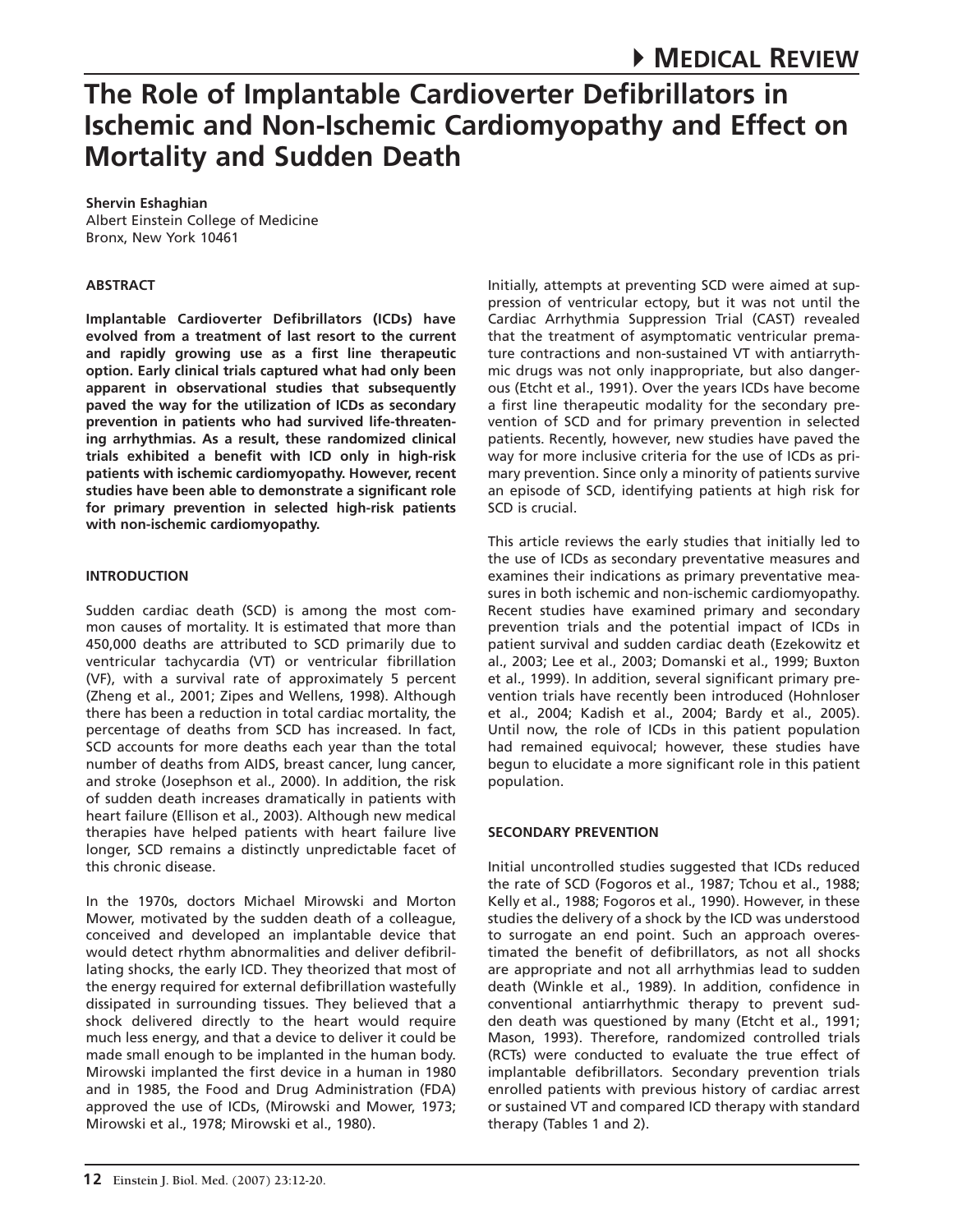| <b>TABLE 1   SECONDARY PREVENTION TRIALS BASELINE CHARACTERISTICS</b> |      |           |                    |                        |                             |  |  |
|-----------------------------------------------------------------------|------|-----------|--------------------|------------------------|-----------------------------|--|--|
| <b>Trial</b>                                                          | N    | Age       | Mean<br>LVEF $(%)$ | Follow-ups<br>(Months) | Control<br><b>Therapy</b>   |  |  |
| CASH                                                                  | 288* | $58 + 11$ | 45                 | $57 \pm 34$            | Amiodarone or<br>Metoprolol |  |  |
| <b>CIDS</b>                                                           | 659  | $64 + 9$  | 34                 | 36                     | Amiodarone                  |  |  |
| <b>AVID</b>                                                           | 1016 | $65 + 10$ | 32                 | $18 + 12$              | Amiodarone                  |  |  |

**AVID** = Antiarrhythmic Versus Implantable Defibrillator; **CASH** = Cardiac Arrest Study Hamburg; **CIDS** = Canadian Implantable Defibrillator Study; **LVEF** = left ventricular ejection fraction; Plus-minus values are means ± standard deviation. \* Excludes patients assigned to Propafenone

| TABLE 2 I SECONDARY PREVENTION TRIALS EFFECT ON MORTALITY AND SCD |                              |            |      |                                       |            |          |  |  |
|-------------------------------------------------------------------|------------------------------|------------|------|---------------------------------------|------------|----------|--|--|
|                                                                   | <b>Overall Mortality (%)</b> |            |      | Death Due to Sudden Cardiac Death (%) |            |          |  |  |
| <b>Trial</b>                                                      | Control                      | <b>ICD</b> | P    | Control                               | <b>ICD</b> | P        |  |  |
| CASH                                                              | 44.4                         | 364        | 0.08 | 33.0                                  | 13.0       | 0.005    |  |  |
| <b>CIDS</b>                                                       | 296                          | 253        | 0.14 | 13.1                                  | 9.0        | 0.094    |  |  |
| <b>AVID</b>                                                       | 24 Q                         | 15.8       | 0.02 | 10.8                                  | 4.7        | $^\star$ |  |  |
|                                                                   |                              |            |      |                                       |            |          |  |  |

**AVID** = Antiarrhythmic Versus Implantable Defibrillator; **CASH** = Cardiac Arrest Study Hamburg; **CIDS** = Canadian Implantable Defibrillator Study; **ICD** = implantable cardioverter defibrillator; **SCD** = Sudden Cardiac Death. \*= significant difference, but P value not available

The Cardiac Arrest Survival in Hamburg (CASH) study evaluated the effect of ICDs versus anti-arrhythmic medication (amiodarone, metoprolol, and propafenone) as a secondary measure in survivors of cardiac arrest secondary to documented ventricular arrhythmia (Kuck et al., 2000). The propafenone arm was discontinued early in the study after interim analysis revealed a 61 percent higher mortality rate during follow up (Siebels et al., 1993). The study demonstrated a reduction in total mortality in patients receiving ICD compared to drug therapy (36.4 versus 44.4 percent, P=0.08) and a significant reduction in mortality due to SCD (13 versus 33 percent, P=0.005).

The Canadian Implantable Defibrillator Study (CIDS) trial enrolled patients with resuscitated VF, sustained VT, or unmonitored syncope deemed to be secondary to arrhythmia for treatment with ICD or with amiodarone (Connolly et al., 2000a). After a three-year follow-up, a non-significant 20 percent reduction in the risk of death was observed (10.2 versus 8.3 percent per year, P=0.142), as well as a non-significant reduction in SCD alone.

In a follow-up study, Sheldon and his colleagues analyzed the outcome in order to identify subgroup of patients most likely to benefit from ICD therapy (Sheldon et al., 2000). They identified age, ejection fraction (EF), and New York Heart Association (NYHA) class as independent predictors of risk, and based on these parameters, quartiles of risk were constructed. Patients in the highest risk quartile with at least two risk factors (age greater than 70, left ventricular EF (LVEF) of no more than 35 percent, and NYHA class III or IV) had a significant reduction of death from the ICD compared to amiodarone (14.4 versus 30 percent).

The Antiarrhythmic Drug Versus Defibrillator (AVID) trial randomized patients who were resuscitated from nearfatal VF or sustained VT to either treatment with ICD, or medical treatment with amiodarone. The trial was terminated early when a significant relative reduction in mortality was noted in the ICD group. As expected, the major effect of the ICD was to prevent arrhythmic sudden death (4.7 versus 10.8 percent). A follow up evaluation by the AVID investigators revealed no significant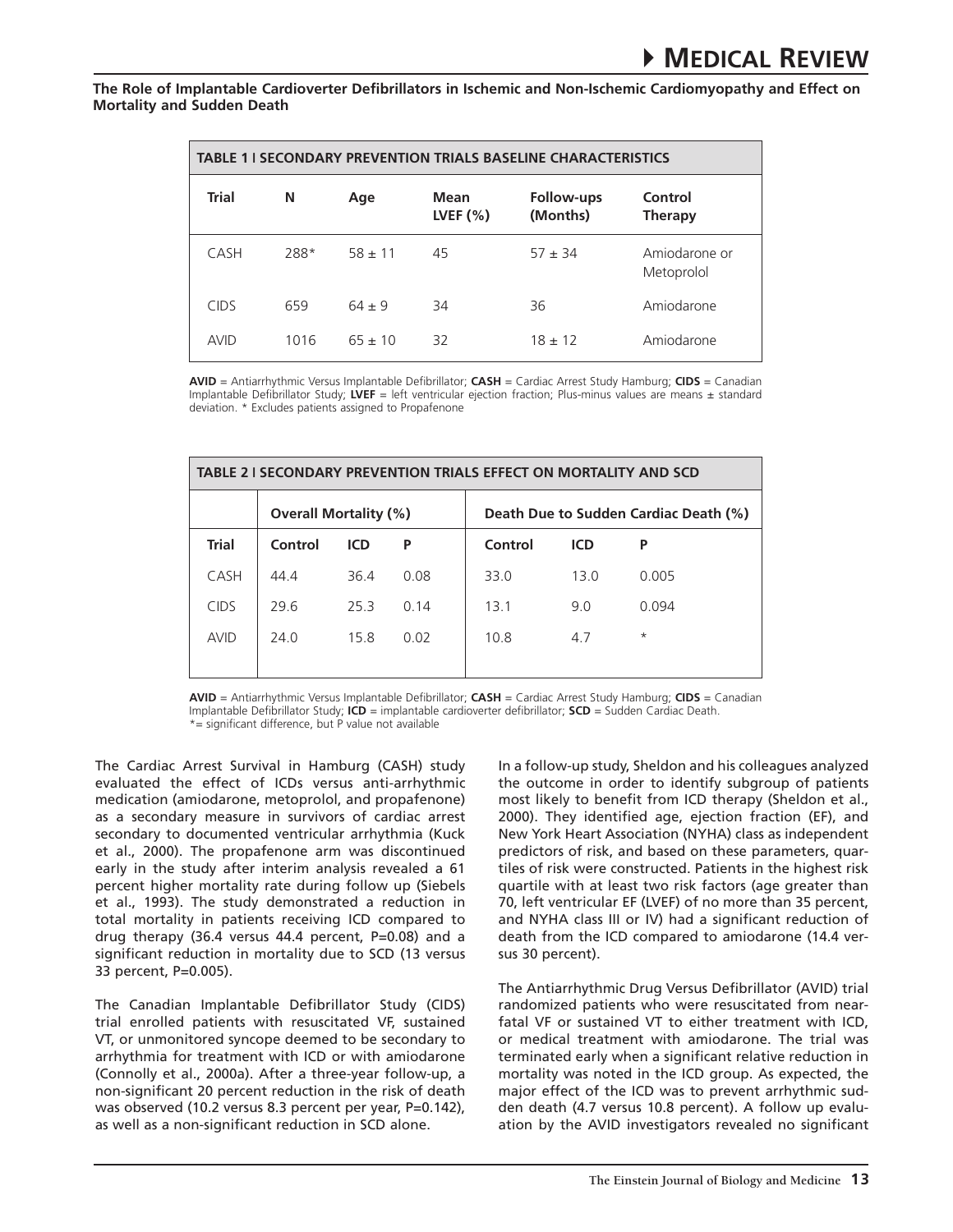| <b>TABLE 3 I PRIMARY PREVENTION TRIALS IN PATIENTS WITH ISCHEMIC</b><br><b>CARDIOMYOPATHY</b> |      |             |                    |                        |                           |  |  |  |
|-----------------------------------------------------------------------------------------------|------|-------------|--------------------|------------------------|---------------------------|--|--|--|
| <b>Trial</b>                                                                                  | N    | Age         | Mean<br>LVEF $(%)$ | Follow-ups<br>(Months) | Control<br><b>Therapy</b> |  |  |  |
| <b>MADIT</b>                                                                                  | 196  | $63 \pm 9$  | 26                 | 27                     | Conventional              |  |  |  |
| <b>MADIT II</b>                                                                               | 1232 | $64 \pm 10$ | 23                 | 20                     | Conventional              |  |  |  |
| CABG Patch                                                                                    | 900  | $64 \pm 9$  | 27                 | $32 + 16$              | No ICD                    |  |  |  |
| <b>MUSTT</b>                                                                                  | 704  | $67 + 12$   | 30                 | 39                     | No EP-guided therapy      |  |  |  |
| <b>DINAMIT</b>                                                                                | 674  | 62          | 28                 | 30                     | Placebo                   |  |  |  |

**CABG Patch** = Coronary Artery Bypass Graft Patch Trial; **DINAMIT** = Defibrillator in Acute Myocardial Infarction **Trial LVEF** = left ventricular ejection fraction; **MADIT** = Multicenter Automatic Defibrillator Implantation Trial; **MUSTT** = Multicenter Unsustained Tachycardia; Plus-minus values are means ± standard deviation.

| <b>TABLE 4 I PRIMARY PREVENTION TRIALS IN PATIENTS WITH ISCHEMIC</b><br><b>CARDIOMYOPATHY AND EFFECT ON MORTALITY AND SCD</b> |                              |            |       |                      |            |               |  |  |
|-------------------------------------------------------------------------------------------------------------------------------|------------------------------|------------|-------|----------------------|------------|---------------|--|--|
|                                                                                                                               | <b>Overall Mortality (%)</b> |            |       | Death due to SCD (%) |            |               |  |  |
| <b>Trial</b>                                                                                                                  | Control                      | <b>ICD</b> | P     | Control              | <b>ICD</b> | P             |  |  |
| <b>MADIT</b>                                                                                                                  | 38.6                         | 15.8       | 0.009 | 129                  | 3.2        | $\star$       |  |  |
| <b>MADIT II</b>                                                                                                               | 19.8                         | 14.2       | 0.016 | 9.9                  | 3.8        | < 0.01        |  |  |
| CABG Patch                                                                                                                    | 213                          | 222        | 0.64  | 6.2                  | 3.4        | $^\mathrm{+}$ |  |  |
| <b>MUSTT</b>                                                                                                                  | 48.0                         | 42.0       | 0.06  | See Table 5          |            |               |  |  |
| <b>DINAMIT</b>                                                                                                                | 170                          | 187        | 0.66  | 8.5                  | 36         | 0.009         |  |  |

**CABG Patch** = Coronary Artery Bypass Graft Patch Trial; **DINAMIT** = Defibrillator in Acute Myocardial Infarction Trial; **ICD** = implantable cardioverter defibrillator; **MADIT** = Multicenter Automatic Defibrillator Implantation Trial; **MUSTT** = Multicenter Unsustained Tachycardia; **SCD** = Sudden Cardiac Death.

\*= Significant difference, P value not available

†= Non-significant difference, P value not available

improvement in survival in patients treated with ICD therapy, with LVEF of greater than 35 percent (83.4 versus 82.7 percent at two years). However, in those with an LVEF between 20-34 percent, survival was significantly improved (Domanski et al., 1999).

In a meta-analyses Connolly and colleagues combined all three trials described above and revealed a significant 28 percent relative risk reduction in all cause mortality (Connolly et al., 2000b). SCD alone decreased by 50 percent. Furthermore, over a follow-up of six years, the ICD extended survival by 4.4 months. The analysis also confirmed previous findings; patients with EFs of greater than 35 percent received less benefit (P=0.011). Finally, patients treated with ICDs implanted before July 1st 1991, the "epicardial era," received significantly less benefit than endocardial systems.

#### **Primary Prevention**

Primary prevention trials enrolled participants who were high-risk for fatal ventricular arrhythmias. While initial studies focused on patients with ischemic cardiomyopathy, recent trials have addressed and extended the concentration to patients with non-ischemic cardiomyopathy.

#### **Ischemic (Tables 3 and 4)**

The Multicenter Automatic Defibrillator Implantation Trial (MADIT) enrolled patients with a prior history of coronary artery disease, NYHA class I-III, EF of less than 35 percent, a documented episode of asymptomatic unsustained VT, and inducible non-suppressible VT on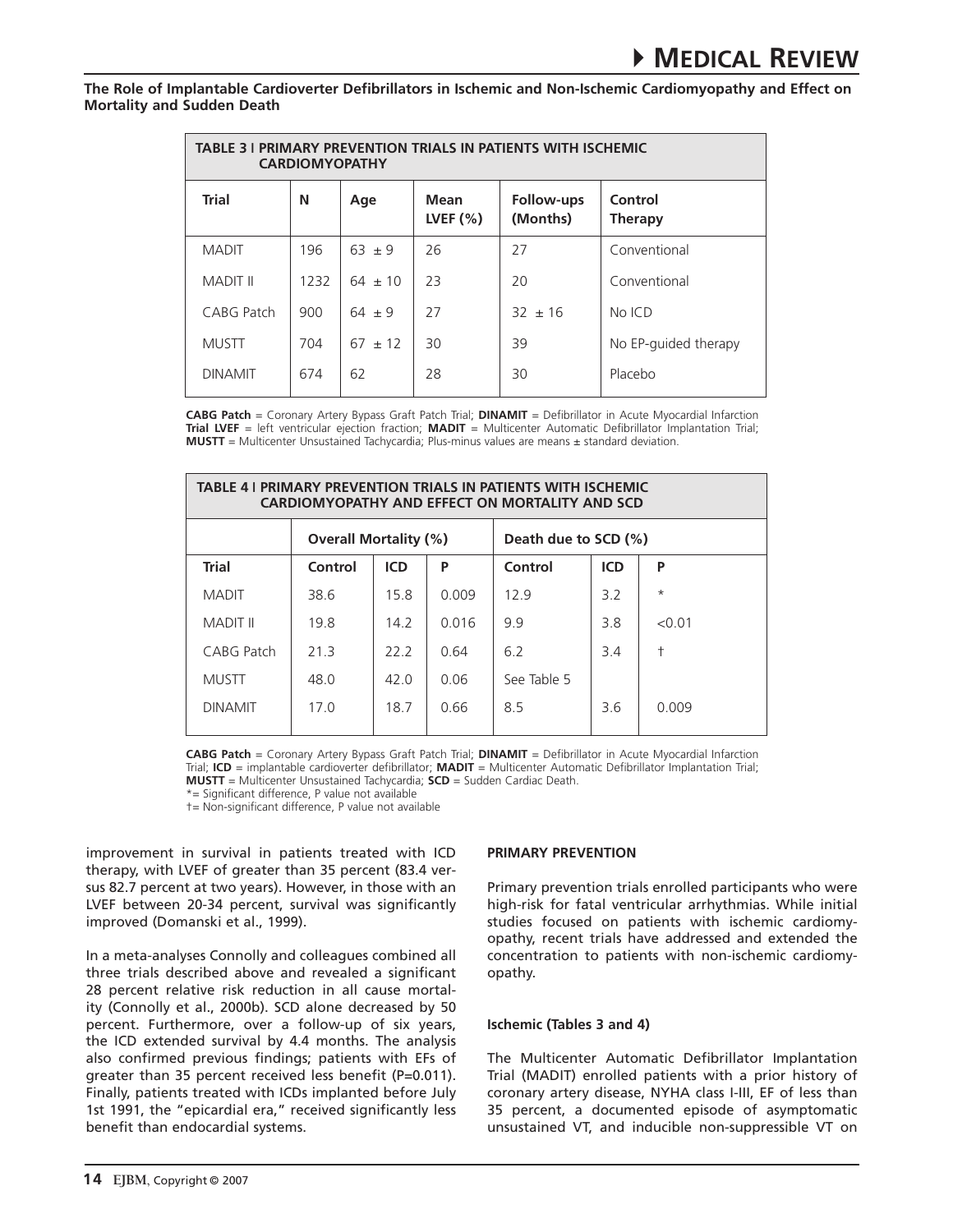electrophysiologic study (Moss et al., 1996). They were randomized to receive either an ICD or managed with conventional medical therapy at the discretion of individual physicians. However, 74 percent of patients in the conventional treatment group received amiodarone. After an average follow-up of 27 months, 15 deaths occurred in the ICD group and 39 in the conventional group, for a relative reduction of 54 percent (P=0.009). However, the limited number of patients enrolled and the stringent inclusion criteria limit the study's generalizability. Furthermore, since the study required enrolling patients with inducible sustained VT not responsive to antiarrhythmic therapy, it favored high-risk patients who would be less likely to be well managed with pharmaceutical therapy. Nevertheless, examination of such discrepancy by the authors did not reveal any significant interaction.

In addressing these criticisms, the second Multicenter Automatic Defibrillator Implantation Trial (MADIT II) enrolled patients with a prior history of a myocardial infarction and an EF of less than 30 percent. Unlike the original study, the MADIT II did not require the presence of spontaneous or inducible arrhythmia or electrophysiologic studies (Moss et al., 2002). The patients were randomized to either conventional therapy or prophylactic ICD; however, the study was prematurely terminated after a follow-up of 20 months because the ICD significantly reduced all-cause mortality (19.8 versus 14.2, P=0.016). Follow-up analysis revealed that the survival benefit was entirely due to a reduction in sudden death (3.8 versus 10 percent) (Greenberg et al., 2004).

Unlike in MADIT I, where the benefit was evident after the first month of ICD use, in MADIT II divergence did not appear until after nine months. Moss and colleagues attributed this difference to the lower mortality rate in the conventional-therapy group in the MADIT II study, and the absence of the stringent criteria used in the original study, the lower EF eligibility, and the use of more optimal medical management (Moss et al., 2002). Subsequently, such results led to the FDA approval of ICD implantation for primary prevention.

The Coronary Artery Bypass Graft (CABG) Patch Trial evaluated the role of ICD in reducing the overall longterm mortality in patients undergoing surgical revascularization for severe coronary heart disease, with EF below 36 percent, and abnormalities on signal-averaged electrocardiogram (Bigger, 1997). The trial randomized patients at the time of the CABG procedure to either implantation of an epicardial defibrillator or a control group. After a follow-up of 32 months, the study was terminated when no benefit was evident during interim analysis.

Bigger and colleagues attempted to resolve the lack of significance in the CABG Patch Trial. They examined the cause of death in the trial, and demonstrated that only 54 deaths (27%) occurred out of hospital, with majority of deaths occurring in the hospital prior to discharge early in the postoperative period. In the CABG Patch Trial, ICD therapy reduced arrhythmic death by 45 percent without significant effect on nonarrhythmic deaths, and since 71 percent of the deaths were nonarrhythmic, total mortality was not significantly reduced (Bigger, 1999). In addition, the CABG Patch Trial used ICDs with an epicardial-lead system which might be less effective (Domanski et al., 1999).

The Multicenter Unsustained Tachycardia Trial (MUSTT) (Buxton et al., 1999) evaluated the role of antiarrhythmic therapy guided by electrophysiologic testing (Buxton et al., 1999). Patients with inducible VT were randomly assigned to either no therapy or antiarrhythmic therapy guided by serial electrophysiological studies. Patients would receive a defibrillator only if one or more of the trial drugs were tried and were found to be unsuccessful. After five years, a significant benefit was demonstrated with electrophysiologically guided (EPG) therapy with 25 percent of patients in the EPG guided therapy and 32 percent of patient without antiarrhythmic therapy reaching primary end point of cardiac arrest or death from arrhythmia (RR 0.73; P=0.04) (Table 5). The fiveyear estimates of overall mortality showed trends of 42 and 48 percent, respectively (P=0.06). Nevertheless, the reduction in overall mortality and SCD in the EPG guided group were largely attributed to ICD therapy; at five years, SCD occurred in 9 percent of patients with EPG guidance and ICD therapy versus 37 percent of patients with EPG therapy without ICD (Table 5). Similar results were demonstrated for overall mortality, with 24 percent and 55 percent, respectively. However, due to its atypical inclusion criteria, some have suggested that the MUSTT study may be better described as a test of an electrophysiologically guided treatment strategy since the investigators prescribed ICDs based on EPG studies and not in a randomized fashion (DiMarco, 2003).

The majority of patients evaluated in the studies of primary prevention trials included patients who had experienced a myocardial infarction (MI) more than six months prior to enrollment. Since the mortality rates remain high, and a significant cause of mortality post MI is attributed to arrhythmia, the Defibrillator in Acute Myocardial Infarction Trial (DINAMIT) set out to assess the benefit of prophylactic ICDs in this patient population (Hohnloser et al., 2004). This study randomized patients within 40 days of a MI to ICD implantation with optimal medical therapy (OMT) and compared all-cause mortality to OMT alone.

The study enrolled patients with a history of recent MI, within 6 to 40 days, with EF of less than 35 percent and impaired cardiac autonomic function. After an average follow up of 30 months there was no difference in overall mortality between the two treatment groups (P=0.66). Although the study revealed a significant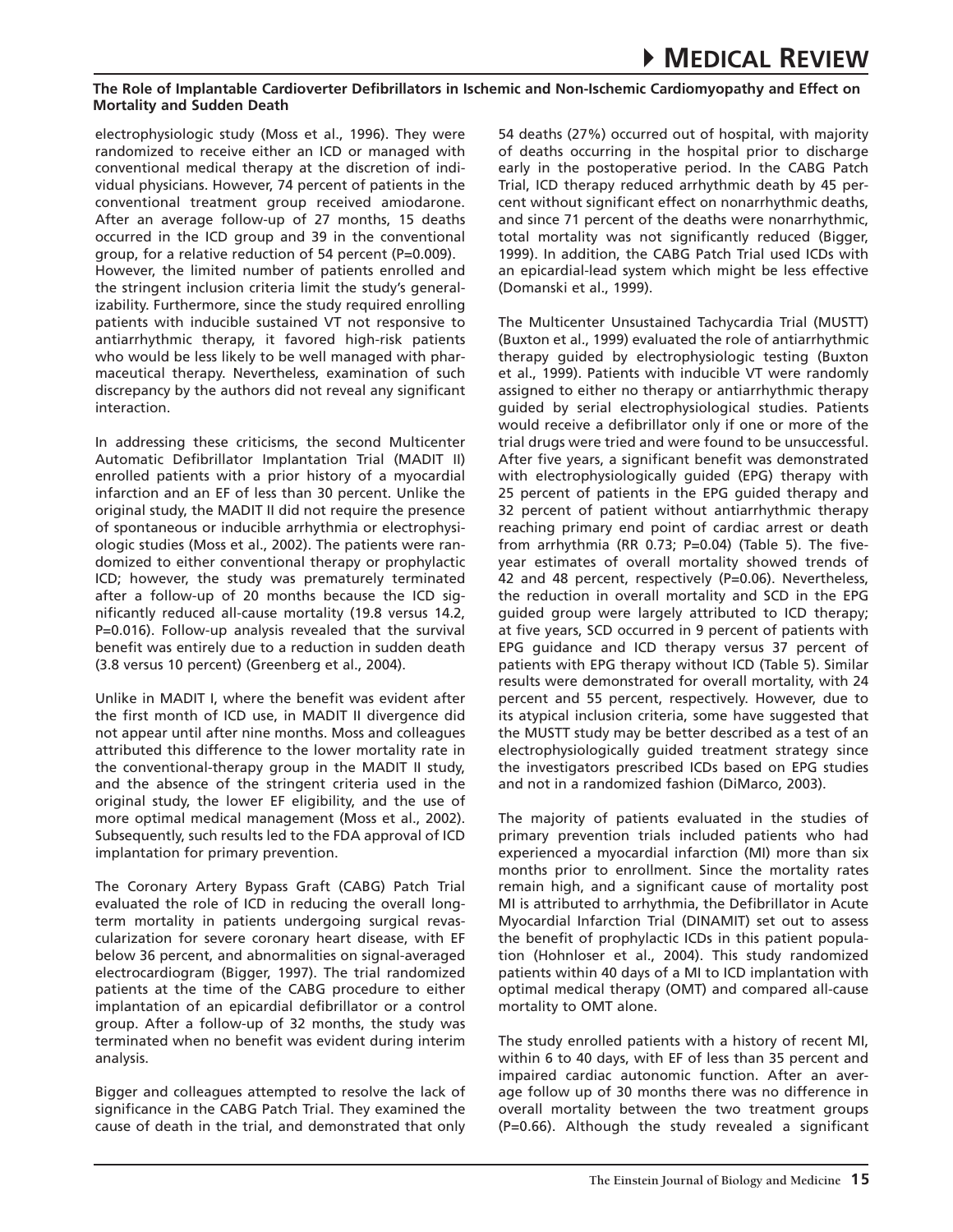| <b>TABLE 5   RESULTS OF THE MUSTT TRIAL</b> |                                                                                                                            |     |                                    |  |  |  |  |  |
|---------------------------------------------|----------------------------------------------------------------------------------------------------------------------------|-----|------------------------------------|--|--|--|--|--|
| <b>Effect of EPG therapy</b>                |                                                                                                                            |     |                                    |  |  |  |  |  |
|                                             | Relative risk of<br><b>No Treatment</b><br><b>EPG</b> guided<br>event with EPG<br>treatment<br>therapy $(95\% \text{ Cl})$ |     |                                    |  |  |  |  |  |
| Death due to<br>arrhythmia                  | 32%                                                                                                                        | 25% | $0.73; (0.53-0.99);$<br>$P = 0.04$ |  |  |  |  |  |
| <b>Overall Mortality</b>                    | 48%                                                                                                                        | 42% | $0.80; (0.64-1.01);$<br>$P = 0.06$ |  |  |  |  |  |
| <b>Effect of ICD therapy</b>                |                                                                                                                            |     |                                    |  |  |  |  |  |
|                                             | <b>EPG with ICD</b><br><b>EPG without ICD</b>                                                                              |     |                                    |  |  |  |  |  |
| Death due to<br>arrhythmia                  | 37%                                                                                                                        | 9%  | P < 0.001                          |  |  |  |  |  |
| <b>Overall Mortality</b>                    | 55%                                                                                                                        | 24% | P < 0.001                          |  |  |  |  |  |

**CI** = confidence interval; **EPG** = Electrophysiologically guided; **ICD** = implantable cardioverter defibrillator; **MUSTT** = Multicenter Unsustained Tachycardia

| <b>TABLE 6 I PRIMARY PREVENTION TRIALS IN PATIENTS WITH</b><br><b>NON-ISCHEMIC CARDIOMYOPATHY</b> |      |     |               |                        |                           |  |  |
|---------------------------------------------------------------------------------------------------|------|-----|---------------|------------------------|---------------------------|--|--|
| <b>Trial</b>                                                                                      | N    | Age | Mean LVEF (%) | Follow-ups<br>(Months) | Control<br><b>Therapy</b> |  |  |
| <b>CAT</b>                                                                                        | 104  | 52  | 24            | $66 \pm 26$            | No ICD                    |  |  |
| <b>AMIOVIRT</b>                                                                                   | 103  | 59  | 73            | $74 + 16$              | Amiodarone                |  |  |
| <b>DEFINITE</b>                                                                                   | 458  | 58  | 21            | $79 + 14$              | Medical Therapy           |  |  |
| SCD-HeFT                                                                                          | 2521 | 60  | 25            | 45.5                   | Placebo                   |  |  |

**AMIOVIRT** = Amiodarone Versus Implantable Cardioverter-Defibrillator Randomized Trial; **CAT** = Cardiomyopathy Trial; **DEFINITE** = Defibrillators in Non-Ischemic Cardiomyopathy Treatment Evaluation; **ICD** = implantable cardioverter defibrillator; **LVEF** = left ventricular ejection fraction; **SCD-HeFT** = Sudden Cardiac Death-Heart Failure Trial Plus-minus values are means  $\pm$  standard deviation.

reduction in SCD (P=0.009), this was offset by an increase in non-arrhythmic death (P=0.02). Therefore, it seems that ICD therapy changed the risk of death from arrhythmic to non-arrhythmic causes.

# **Non-Ischemic (Tables 6 and 7)**

Although primary ischemic cardiomyopathy prevention trials had fueled a dramatic growth in the use of ICDs by the turn of the century, scarce data was available for benefits of ICD application in heart failure patients with non-ischemic cardiomyopathy (Josephson and Wellens, 2004) (Tables 6 and 7).

The Cardiomyopathy Trial (CAT) was one of the first trials to evaluate the role of ICD therapy in patients with non-ischemic cardiomyopathy (Bansch et al., 2002). It randomly assigned patients with recent onset dilated cardiomyopathy (DCM) of non-ischemic etiology and EF of less than 30 percent to either an ICD or a control group. The trial was terminated early after inclusion of only 104 patients because the all-cause mortality rate after one year was much lower than the expected 30 percent in the control group. As such, no significant mortality benefit was evident after one, two, and fouryear follow-ups. Accordingly, the investigators argued that even if the study had continued to collect over 1,300 patients, it would have less than 50 percent power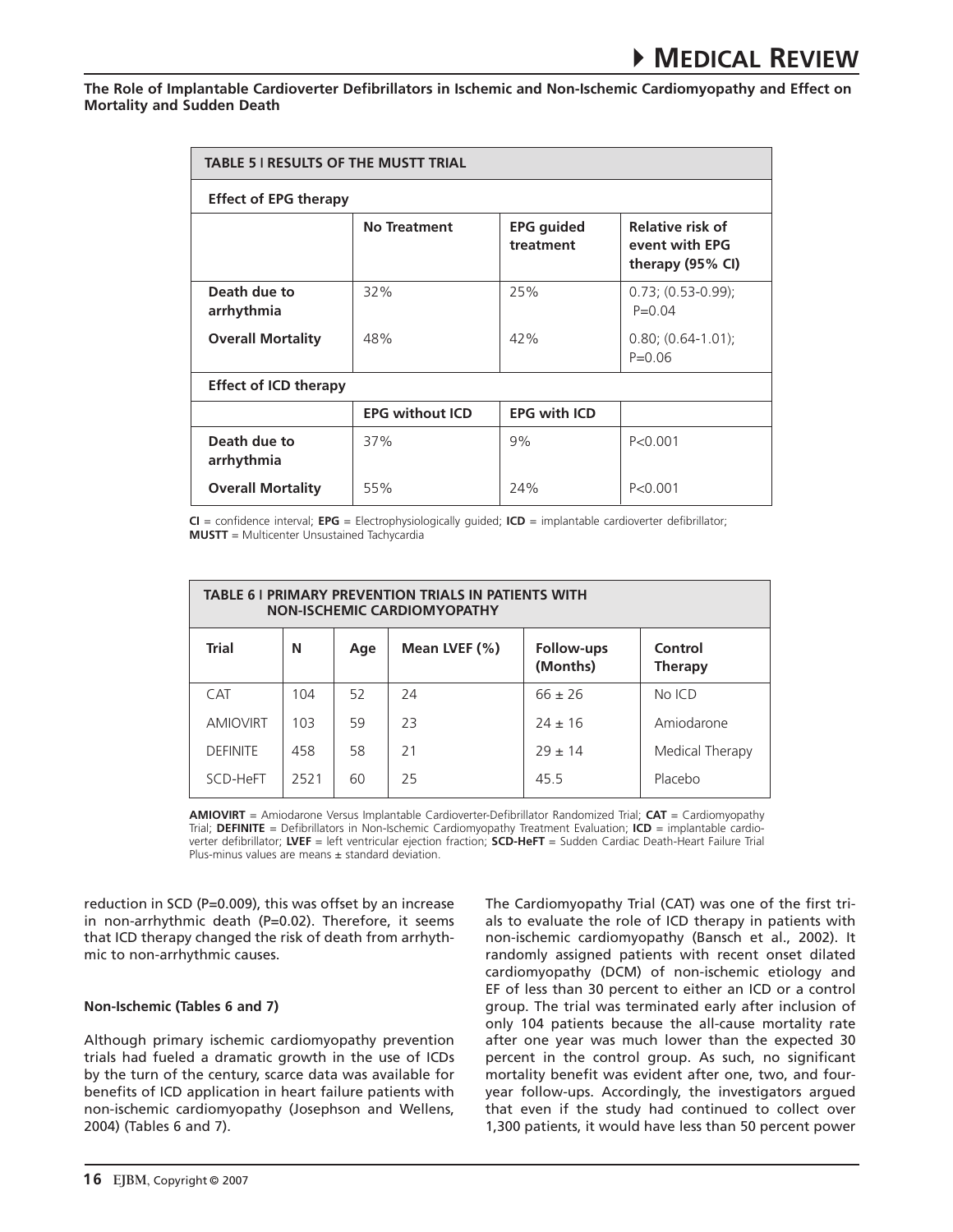| <b>TABLE 7 I PRIMARY PREVENTION TRIALS IN PATIENTS WITH NON-ISCHEMIC</b><br><b>CARDIOMYOPATHY AND EFFECT ON MORTALITY AND SCD</b> |                              |            |       |                      |                |       |  |  |
|-----------------------------------------------------------------------------------------------------------------------------------|------------------------------|------------|-------|----------------------|----------------|-------|--|--|
|                                                                                                                                   | <b>Overall Mortality (%)</b> |            |       | Death Due to SCD (%) |                |       |  |  |
| <b>Trial</b>                                                                                                                      | Control                      | <b>ICD</b> | P     | Control              | <b>ICD</b>     | P     |  |  |
| <b>CAT</b>                                                                                                                        | 314                          | 26.0       | 0.554 | N/A                  | N/A            | N/A   |  |  |
| <b>AMIOVIRT</b>                                                                                                                   | 135                          | 11.8       | 0.8   | 38                   | 20             | 07    |  |  |
| <b>DEFINITE</b>                                                                                                                   | 14 1                         | 79         | 0.08  | 61                   | 1 <sup>3</sup> | 0.006 |  |  |
| SCD-HeFT                                                                                                                          | 28                           | 23         | 0.007 | N/A                  | N/A            | N/A   |  |  |

**AMIOVIRT** = Amiodarone Versus Implantable Cardioverter-Defibrillator Randomized Trial; **CAT** = Cardiomyopathy Trial; **DEFINITE** = Defibrillators in Non-Ischemic Cardiomyopathy Treatment Evaluation; **ICD** = implantable cardioverter defibrillator; **N/A** = Data Not Available; **SCD-HeFT** = Sudden Cardiac Death-Heart Failure Trial. **SCD** = Sudden Cardiac Death. Plus-minus values are means ± standard deviation.

to show the expected difference of six percent between the two groups.

Of note, CAT was a multicenter study with a very poor enrollment rate. It took over six years to enroll 104 patients among 15 centers combined. In addition, the number and clinical characteristics of screened yet not enrolled patients in the trial and their outcomes remain unknown. Moreover, the trial limited its inclusion to patients with recently diagnosed cardiomyopathy.

Similarly, the Amiodarone Versus Implantable Cardioverter-Defibrillator Randomized Trial (AMIOVIRT) examined the impact of ICD therapy versus amiodarone in non-ischemic DCM patients with EF less than 35 percent (Strickberger et al., 2003). However, unlike the previous studies which included only newly diagnosed DCM, AMIOVIRT included patients with established DCM. The study also included patients with asymptomatic non-sustained VT as part of its inclusion criteria. However, the study was stopped prematurely due to a lack of benefit at one or three year follow-up. Similar to the CAT study, AMIOVIRT was hindered by its small sample size and mortality rates which fell well below their original estimate. Hence, the AMIOVIRT authors argued that with the observed mortality rates, over 12,000 patients would have been required to achieve a power of 80 percent. However, others argue that the discrepancy between previously reported mortality rates and the remarkably low observed mortality rates in these two trials may be due to differences in patient selection and medication usage (Grimm, 2003).

The Defibrillators in Non-Ischemic Cardiomyopathy Treatment Evaluation (DEFINITE) randomized patients with non-ischemic DCM, an EF of less than 36 percent, and premature ventricular complexes or non-sustained VT (Kadish et al., 2004). It found a trend toward a reduction in mortality (P=0.08) and a significant benefit in SCD (P=0.006) with ICD compared to optimal medical therapy. The all cause mortality rate in the control group was 14.1 percent; however, only about one third of the deaths were due to sudden death, well below the originally anticipated 50 percent. Consequently, the trial was underpowered to demonstrate a significant difference in all cause mortality. The investigators attributed the low mortality rate to the fact that eighty-five percent of patients in the DEFINITE trial were treated with ACE inhibitors and beta-blockers, a higher compliance rate than previous trials (Moss et al., 1996; Moss et al., 2002). The lower than expected number of SCD due to arrhythmia may have been due to the high use of beta-blockers and ACE inhibitors (Waagstein et al., 1997; Heidenreich et al., 1997; Poole-Wilson et al., 2003).

Recently, the Sudden Cardiac Death in Heart Failure Trial (SCD-HeFT), a large, multicenter, randomized trial of patients with either ischemic or non-ischemic heart failure, NYHA Class II or III, and EF less than 35 percent, compared the placebo, amiodarone, and single-lead ICD in addition to conventional therapy (Bardy et al., 2005). After a five year follow up, the study revealed therapy with ICD significantly decreased the relative risk of death by 23 percent as compared to placebo, regardless of heart failure etiology (P=0.007). In addition, the sub-group analysis revealed that ICD therapy had a significant benefit in patients in NYHA class II, but not in NYHA class III heart failure. In contrast, amiodarone therapy had no benefit in patients in NYHA class II, and even decreased survival among patients in NYHA class III heart failure.

In comparison to the AMIOVIRT and DEFINITE, which failed to exhibit a mortality benefit in patients with non-ischemic cardiomyopathy, this larger study did not require the presence of non-sustained VT as entry criteria. In addition, although the mortality benefit was smaller than previous studies, the authors attribute this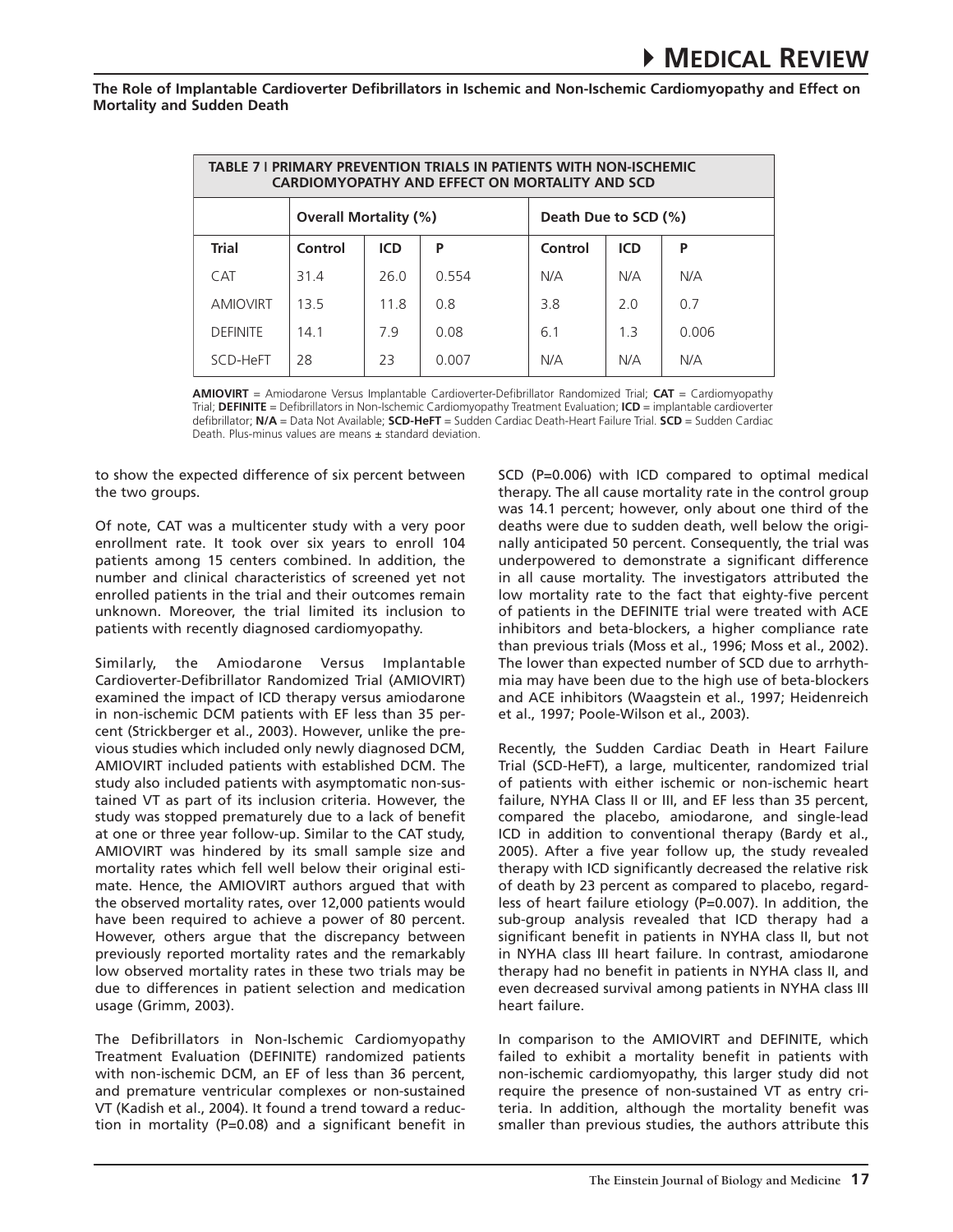## **Table 8 Indications for Implantable Cardioverter Defibrillators therapy\***

## **Class I:**

- 1. Cardiac arrest due to VF or VT, not due to transient or reversible cause.
- 2. Spontaneous sustained VT in association with structural heart disease.
- 3. Syncope of undetermined origin with clinically relevant, hemodynamically significant sustained VT or VF induced at electrophysiological study when drug therapy is ineffective not tolerated, or not preferred.
- 4. Non-sustained VT with coronary artery disease, prior MI, LV dysfunction, and inducible VF or sustained VT at electrophysiological study that is not suppressible by a class I antiarrhythmic drug.

## **Class IIa:**

1. Patients with LVEF of 30 percent, at least one month post MI and three months post coronary revascularization surgery.

## **Class IIb:**

- 1. Cardiac arrest presumed to be due to VF when electrophysiological testing is precluded by other medical conditions.
- 2. Severe symptoms (eg, syncope) attributable to ventricular tachyarrhythmias in patients waiting cardiac transplantation.
- 3. Familial or inherited conditions with a high risk for life-threatening ventricular tachyarrhythmias such as the long QT syndrome or hypertrophic cardiomyopathy.
- 4. Nonsustained VT with coronary artery disease, prior MI, LV dysfunction, and inducible sustained VT or VF at electrophysiological study.
- 5. Recurrent syncope of undetermined etiology in the presence of ventricular dysfunction and inducible ventricular arrhythmias when other causes of syncope have been excluded.
- 6. Syncope of unexplained etiology or family history of unexplained sudden cardiac death in association with typical or atypical right bundle-branch block and ST-segment elevations (Brugada syndrome).
- 7. Syncope in patients with advanced structural heart disease in which thorough invasive and noninvasive investigation has failed to define a cause.

# **Class III:**

- 1. Syncope of undetermined cause in a patient without inducible ventricular tachyarrhythmias and without structural heart disease.
- 2. Incessant ventricular tachyarrhythmias.
- 3. Ventricular tachyarrhythmias arising from rhythm disturbances that are amenable to surgical or catheter ablation.
- 4. Ventricular tachyarrhythmias due to a transient or reversible disorder when correction of the disorder is considered feasible and likely to substantially reduce the risk of recurrent arrhythmia.
- 5. Significant psychiatric illnesses that may be aggravated by device implantation or may preclude systematic follow-up.
- 6. Terminal illnesses with projected life expectancy more than 6 months.
- 7. Patients with coronary artery disease, left ventricular dysfunctional, and prolonged QRS duration without spontaneous or inducible-ventricular tachycardia undergoing coronary artery bypass surgery.
- 8. Patients with class IV heart failure who are not candidates for cardiac transplantation.

**EF** = Ejection fraction, **LVEF** = Left Ventricular Ejection Fraction, **MI** = Myocardial Infarction, **VF** = Ventricular Fibrillation, **VT** = Ventricular Tachycardia

<sup>\*</sup>Adapted and modified from Gregoratos et al., 2002.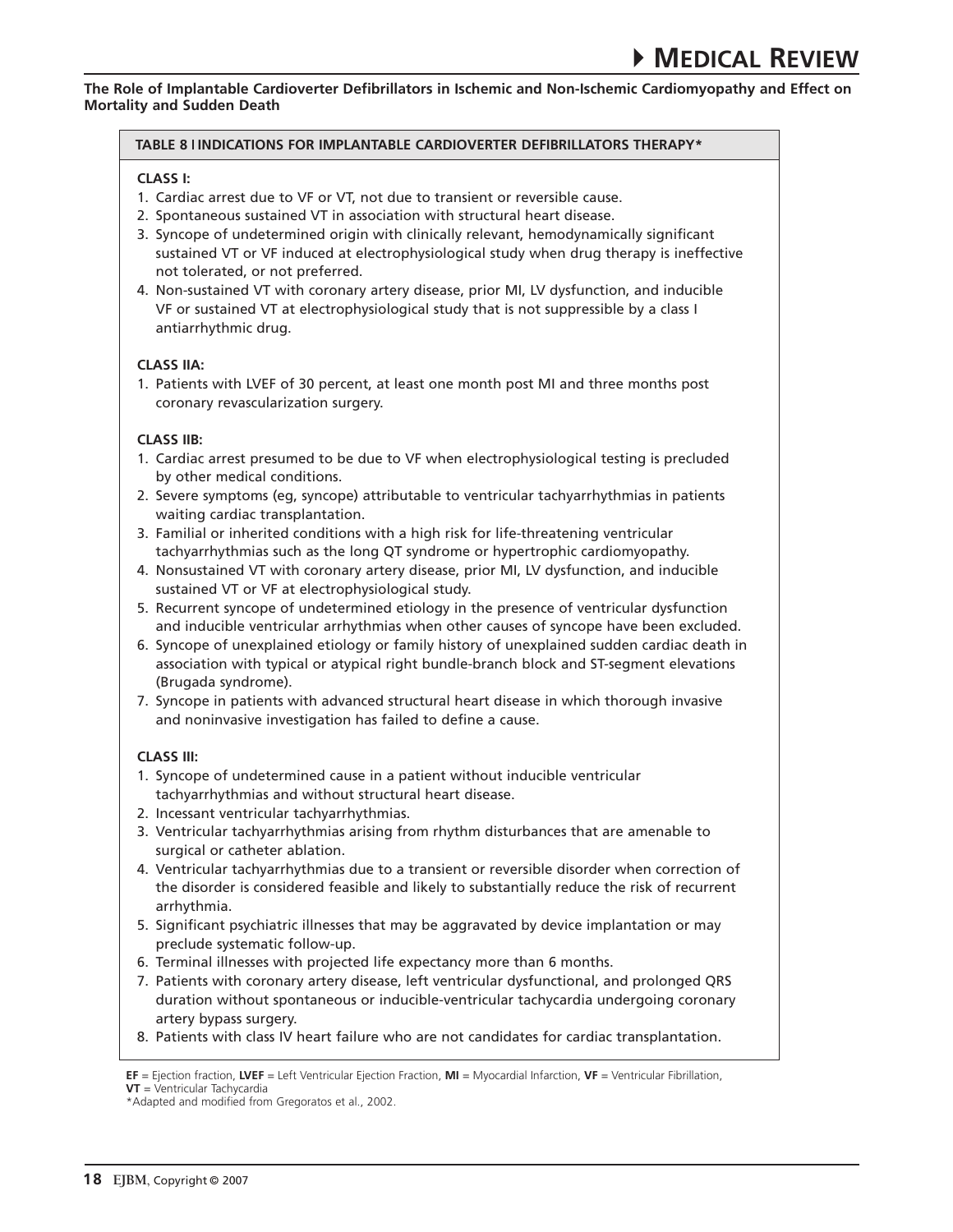discrepancy to the higher compliance with optimal medical therapy. Nevertheless, this study is by far the largest trial to date to that assesses the application of ICD therapy in primary prevention for patients with non-ischemic cardiomyopathy.

#### **Conclusion**

There have been dramatic advances in the treatment of patients with ventricular arrhythmias. Over the last quarter of century, ICD therapy has proven to be a highly effective treatment in reducing the risk of arrhythmic death when used as either a primary or secondary preventative measure. There seems to be little doubt that ICD therapy should be routinely considered in some patients, such as those with advanced ischemic cardiomyopathy who are resuscitated after ventricular fibrillation. However the debate for the role of ICD in primary prevention is ongoing. As indications for ICD therapy begin to expand rapidly, it is clear that stringent proven methods for risk stratification are vital.

In 2002, the American College of Cardiology updated its recommendations in accordance with published trials (Table 8) (Greegoratos et al., 2002). However, in light of new data from recent trials that have demonstrated a role for ICD therapy in selected patients with non-ischemic cardiomyopathy, it is clear that current recommendations have to be revisited, revised, and made more comprehensive to include patients with non-ischemic cardiomyopathy with poor left ventricular function. However, additional research is required to further identify appropriate patient characteristics.

Also in light of the new data from latest trials, the Center for Medicare and Medicaid Services expanded its previous 2003 guidelines, which were based on the MADIT II criteria, to include prophylactic use of ICD in high risk patients with ischemic or non-ischemic cardiomyopathy and EF of less than 30 percent. If clinical trials prove to be right, such expansion will enable an even greater number of individuals with heart failure to benefit from ICD therapy. Furthermore, recent trials that included cardiac resynchronization therapy in conjunction with ICD therapy in patients with severe heart failure have had promising results (Bristow et al., 2004; Young et al., 2003; Higgins et al., 2003).

Further large randomized controlled trials are needed to fully recognize the potential of such therapies. Although it is clear that ICDs can convert malignant ventricular arrhythmias to sinus rhythm, such benefits are associated with a large cost to society, as each device implantation and follow-up would add billions of dollars to Medicare costs alone (Morgan, 2002; Owen et al., 2002; Weiss and Saynina, 2002; Exner et al., 2001). A discussion of costeffectiveness analysis and affect on quality of life were beyond the scope of this review. However, these considerations are vital and continued debate and research will determine how far individuals and society are willing to implement such therapies.

#### **REFERENCES**

Bansch, D., Antz, M., Boczor, S., Volkmer, M., Tebbenjohanns, J., Seidl, K., Block, M., Gietzen, F., Berger, J., Kuck, K.H. (2002) Primary prevention of sudden cardiac death in idiopathic dilated cardiomyopathy: the Cardiomyopathy Trial (CAT). *Circulation* **105:**1453-1458.

Bardy, G.H., Lee, K.L., Mark, D.B., Poole, J.E., Packer, D.L., Boineau, R., Domanski, M., Troutman, C., Anderson, J., Johnson, G., McNulty, S.E., Clapp-Channing, N., Davidson-Ray, L.D., Fraulo, E.S., Fishbein, D.P., Luceri, R.M., Ip, J.H.; Sudden Cardiac Death in Heart Failure Trial (SCD-HeFT) Investigators. (2005) Amiodarone or an implantable cardioverter-defibrillator for congestive heart failure. *N. Engl. J. Med.* **352:**225-237.

Bigger, J.T. Jr., Whang, W., Rottman, J.N., Kleiger, R.E., Gottlieb, C.D., Namerow, P.B., Steinman, R.C., Estes, N.A. (1999) Mechanisms of death in the CABG Patch trial: a randomized trial of implantable cardiac defibrillator prophylaxis in patients at high risk of death after coronary artery bypass graft surgery. *Circulation* **99:**1416-1421.

Bigger, J.T. Jr. (1997) Prophylactic use of implanted cardiac defibrillators in patients at high risk for ventricular arrhythmias after coronary-artery bypass graft surgery. *N. Engl. J. Med.* **337:**1569-1575.

Bristow, M.R., Saxon, L.A., Boehmer, J., Krueger, S., Kass, D.A., De Marco, T., Carson, P., DiCarlo, L., DeMets, D., White, B.G., DeVries, D.W., Feldman, A.M. (2004) Comparison of Medical Therapy, Pacing, and Defibrillation in Heart Failure (COMPANION) Investigators. Cardiac-resynchronization therapy with or without an implantable defibrillator in advanced chronic heart failure. *N. Engl. J. Med.* **350:**2140-2150.

Buxton, A.E., Lee, K.L., Fisher, J.D., Josephson, M.E., Prystowsky, E.N., Hafley, G. (1999) A randomized study of the prevention of sudden death in patients with coronary artery disease. *N. Engl. J. Med.* **341:**1882-1890.

Connolly, S.J., Gent, M., Roberts, R.S., Dorian, P., Roy, D., Sheldon, R.S.,<br>Mitchell, L.B., Green, M.S., Klein, G.J., O'Brien, B. (2000a) Canadian Implantable<br>Defibrillator Study (CIDS): a randomized trial of the implanta defibrillator against amiodarone. *Circulation* **101:**1297-1302.

Connolly, S.J., Hallstrom, A.P., Cappato, R., Schron, E.B., Kuck, K.H., Zipes, D.P., Greene, H.L., Boczor, S., Domanski, M., Follmann, D., Gent, M., and Roberts, R.S. (2000b) Meta-analysis of the implantable cardioverter defibrillator secondary prevention trials. AVID, CASH and CIDS studies. Antiarrhythmics vs Implantable Defibrillator study. Cardiac Arrest Study Hamburg. Canadian Implantable Defibrillator Study. *Eur. Heart J.* **21:**2071-2078.

DiMarco, J.P. (2003) Implantable cardioverter-defibrillators. *N. Engl. J. Med.*  **349:**1836-1847.

Domanski, M.J., Sakseena, S., Epstein, A.E., Hallstrom, A.P., Brodsky, M.A., Kim, S., Lancaster, S., and Schron, E. (1999) Relative effectiveness of the implantable cardioverter-defibrillator and antiarrhythmic drugs in patients with varying degrees of left ventricular dysfunction who have survived malignant ventricular arrhythmias. AVID Investigators. Antiarrhythmics Versus Implantable Defibrillators. *J. Am. Coll. Cardiol.* **34:**1090-1095.

Etcht, D.S., Liebson, P.R., Mitchell, L.B., Peters, R.W., Obias-Manno, D., Barker, A.H., Arensberg, D., Baker, A., Friedman, L., Greene, H.L. (1991) Mortality and morbidity in patients receiving encainide, flecainide, or placebo. The Cardiac Arrhythmia Suppression Trial. *N. Engl. J. Med.* **324:**781-788.

Ellison, K.E., Stevenson, W.G., Sweeney, M.O., Epstein, L.M., Maisel, W.H. (2003) Management of arrhythmias in heart failure. *Congest. Heart Fail.* **9:**91-99.

Exner, D.V., Klein, G.J., Prystowsky, E.N. (2001) Primary prevention of sudden death with implantable defibrillator therapy in patients with cardiac disease: Can we afford to do it? (Can we afford not to?). *Circulation* **104:**1564-1570.

Ezekowitz, J.A., Armstrong, P.W., McAlister, F.A. (2003) Implantable cardioverter defibrillators in primary and secondary prevention: a systematic review of randomized, controlled trials. *Ann. Intern. Med.* **138:**445-452.

Fogoros, R.N., Elson, J.J., Bonnet, C.A., Fiedler, S.B., Burkholder, J.A. (1990) Efficacy of the automatic implantable cardioverter-defibrillator in prolonging survival in patients with severe underlying cardiac disease. *J. Am. Coll. Cardiol.*  **16:**381-386.